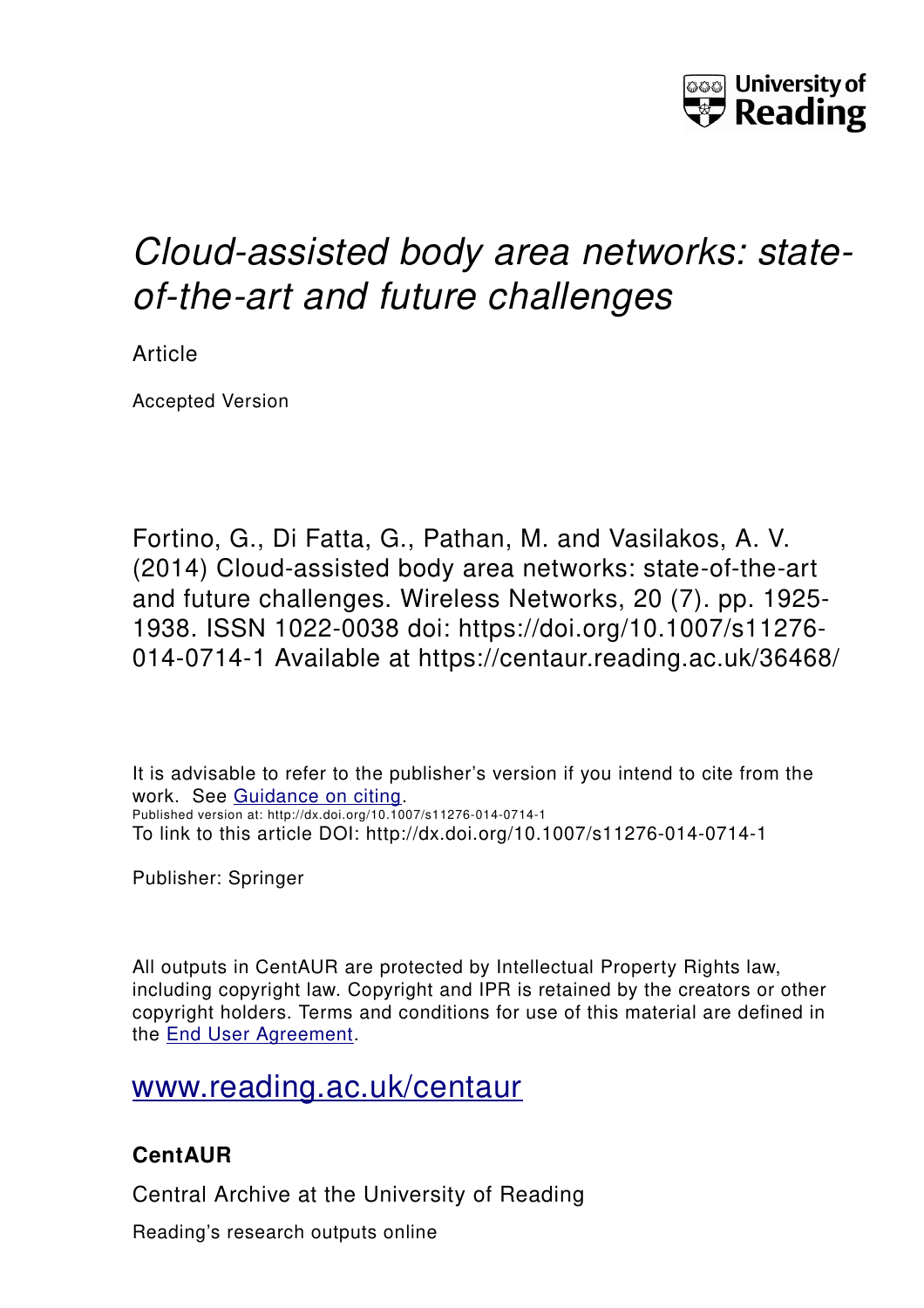# *Cloud-assisted Body Area Networks: State-of-the-Art and Future Challenges*

Giancarlo Fortino DIMES – University of Calabria 87036 Rende (CS), Italy *g.fortino@unical.it*

Giuseppe Di Fatta SSE –The University of Reading Reading, RG6 6AX, UK *G.DiFatta@reading.ac.uk*

*Abstract***—Body Area Networks (BANs) are emerging as enabling technology for many human-centered application domains such as health-care, sport, fitness, wellness, ergonomics, emergency, safety, security, and sociality. A BAN, which basically consists of wireless wearable sensor nodes usually coordinated by a static or mobile device, is mainly exploited to monitor single assisted livings. Data generated by a BAN can be processed in real-time by the BAN coordinator and/or transmitted to a server-side for online/offline processing and long-term storing. A network of BANs worn by a community of people produces large amount of contextual data that require a scalable and efficient approach for elaboration and storage. Cloud computing can provide a flexible storage and processing infrastructure to perform both online and offline analysis of body sensor data streams. In this paper, we motivate the introduction of Cloud-assisted BANs along with the main challenges that need to be addressed for their development and management. The current state-of-the-art is overviewed and framed according to the main requirements for effective Cloud-assisted BAN architectures. Finally, relevant open research issues in terms of efficiency, scalability, security, interoperability, prototyping, dynamic deployment and management, are discussed.**

*Keywords: Body Area Networks; Cloud Computing; Mobile Computing; Workflow; Data Analysis*

#### I. INTRODUCTION

The widespread adoption of Wireless Sensor Networks (WSNs) [ASS02][YMG08] have enabled a wide range of pervasive computing and networking applications. These applications are based on the collection, processing and archiving of the data generated by sensing natural and/or artificial phenomena. In particular, a WSN consists of spatially distributed sensor nodes, which are coordinated by one or more base stations and cooperatively monitor physical, environmental, or human parameters such as temperature, sound, vibration, pressure, pollution, motion, heart rate, and blood pressure.

Sensor nodes in a WSN can generate a large amount of real-time, contextual data about a specific monitored area

Mukaddim Pathan Telstra Corporation Limited Melbourne, Australia *mukaddim.pathan@team.telstra.com*

Athanasios V. Vasilakos National Technical University of Athens Athens, Greece *vasilako@ath.forthnet.gr*

(e.g. agricultural field, city quarter, building, room, human body). The capabilities of a WSN do not only involve collection and forwarding of raw sensor readings, but also include in-node/in-network data processing (e.g. aggregation and merging) and, sometimes, in-network complex elaboration, such as event detection and object tracking based on sophisticated distributed classification algorithms. WSNs provide a technological push for the development of pervasive systems in a wide range of application domains. For example, they can be adopted to provide diversified services, ranging from building automation to industrial process monitoring, health-care analysis, weather forecasting, military situation awareness, emergency and disaster event support, traffic control, implicit social interactions among people.

Body Sensor Networks or Body Area Networks (BANs) [CGV11][Y06][HF08] are specific classes of WSNs purposely applied to monitoring the physical and medical conditions of individuals. BANs represent an emerging technological platform for many human-centered applications, ranging from medical to sports performance monitoring, gaming, and social networking.

BANs can be formed by a large variety of wearable sensor nodes providing important physiological measurements such as body temperature, heart rate, limb motions, blood glucose, blood oxygen saturation, electrocardiogram (ECG), electromyography (EMG), galvanic skin response (GSR), electroencephalogram (EEG), photoplethysmography (PPG). Algorithms processing such body sensor data streams can provide further important information involving activity recognition, emotion detection, sickness prevention and monitoring.

In healthcare scenarios, it is common that assisted livings are monitored by BANs to collect sensor streams not only to elaborate them in real-time through specific algorithms, but also to store them in remote medical data repositories. Depending on the signal characteristics, the sensing parameters and the rate of data production, this may imply that a huge amount of data needs to be transmitted, stored and analyzed. In a near future, BANs could also be used for implicit social interactions: private/public information can be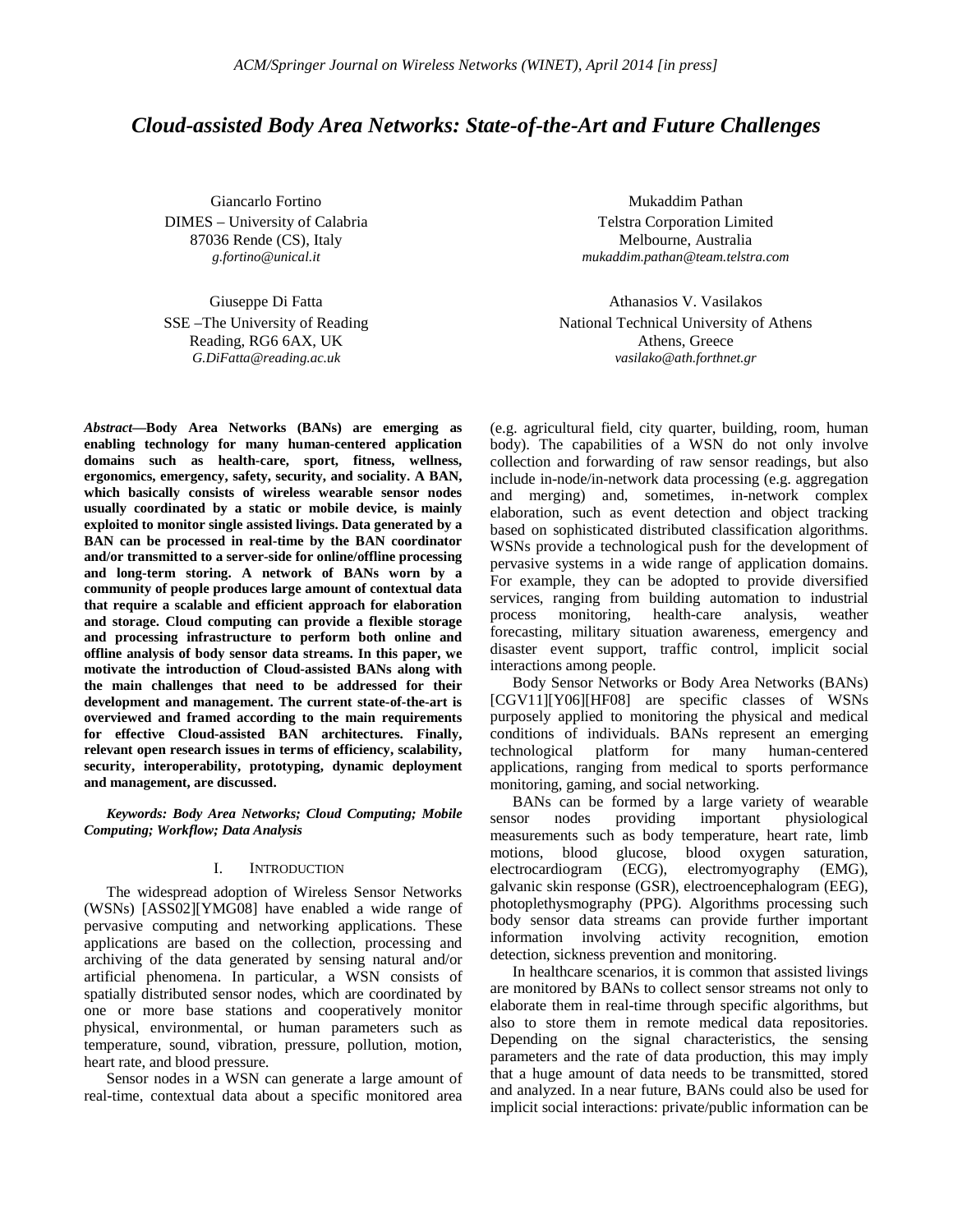exchanged through worn BANs when people come into contact (e.g. through handshake-based meetings or by waving goodbye) or are simply in proximity [AFR10, AFG11]. Networks of BANs during public event and gatherings can be utilized as ad-hoc mobile sensor infrastructures to support context-aware pervasive applications, for example, involving the management of disasters, medical emergency and mass events.

A fundamental issue to deal with is the effective and efficient management of a large number of cooperative and non-cooperative BANs to support diversified pervasive applications. In fact, the huge amount of data that a network of BANs is able to produce, demands a powerful and scalable collection, processing and storage infrastructure to perform both online and offline analysis of BAN sensor data streams.

The management of networks of BANs, with their huge amount of gathered sensor data and their limited processing power, can be tackled by exploiting a Cloud computing infrastructure to provide an integrated platform, namely Cloud-enabled BAN infrastructure, that offers:

- ability to utilize heterogeneous sensors through mobile devices acting as gateways;
- scalability of processing power for different kinds of analysis;
- scalability of data storage;
- global access to the processing and storage infrastructure;
- easy sharing of results;
- pay-as-you-go pricing for using BAN services.

In this paper, we first aim at motivating the integration of BANs and Cloud computing to obtain Cloud-assisted BANs (CABAN) able to cope with the main challenges posed by the management of large-scale networks of BANs [FPD12]. We then survey the state-of-the-art related to Cloud/GRIDbased distributed architectures for the management of wireless sensor networks, with particular emphasis on BAN distributed management systems. We also delineate a general reference architecture for CABANs which allows collection and dissemination of sensor data streams from BANs to a Cloud repository and performs processing and analysis of the stored data using software services hosted in the Cloud.

The rest of the paper is structured as follows. Section II discusses the motivations and challenges of the introduction of CABANs. Section III defines the requirements of CABANs along with a reference architecture. Section IV provides an overview of the most recent state-of-the-art involving the integration of WSNs (and more specifically BANs) and Cloud computing. Moreover, it compares current WSN-Cloud architectures with respect to the requirements elicited in Section III. Section IV discusses some open research issues in building practical Cloud-enabled systems based on networks of BANs. Finally, Section V provides some conclusive remarks.

#### II. MOTIVATIONS AND CHALLENGES

The need of integrating BANs with a Cloud computing infrastructure can be motivated by discussing the following issues:

- *Data management*. raw or processed sensor data streams continuously generated by BANs need to be efficiently collected, stored and eventually conveyed for processing. Such data management may be distributed in time and/or space [D95]. Time distribution refers to activities taking place at different times, while being coordinated to have a common objective. Space distribution means that activities may take place at different locations, while they are connected by a data network. A Cloud computing infrastructure can facilitate these data management functionalities through the provision of a seamless access to a large-scale storage.
- *Data Processing*. The collected data from a single BAN are usually processed to obtain higher level information and/or data cumulative charts. In the presence of a large number of incoming sensor streams from BANs, processing of data to produce critical information/decisions in real-time requires fast processing that may be very computing intensive. The exploitation of the computational resources of a Cloud infrastructure can fully support such demand of intensive computation power.
- *Data Analysis*. Annotated BAN datasets are imported into analysis tools and modeling is performed for further use in various applications and decision making systems. The analysis operations along with the enrichment hierarchy depend on suitable storage and middleware technologies to perform highly swift data processing. It can be availed by exploiting the processing power of Cloud to provide quick response. Moreover, workflow-oriented methods can be exploited to define effective processes to extract knowledge from the annotated BAN datasets.
- *Application Development*. The development of largescale BAN applications is a complex task involving not only the programming in-the-small of the BANs worn by individual assisted livings, but particularly the programming in-the-large of an application able to coordinate the collection, storage and processing of distributed body sensor data streams produced by a community of individuals. To this purpose, SaaS approaches based on Cloud infrastructures coupled with efficient BAN frameworks can be exploited. It is important to define the specific paradigm that the SaaS approach is centered on. The service-oriented paradigm [YB10] is usually the most adopted on Cloud computing platforms as commonly provided at PaaS level by the majority of the currently available academic and commercial solutions.

While it is rather clear that there are main advantages of the adoption of BANs in various application domains, there are a number of specific associated challenges that need to be addressed [HPB09]. Nevertheless, in this paper, we are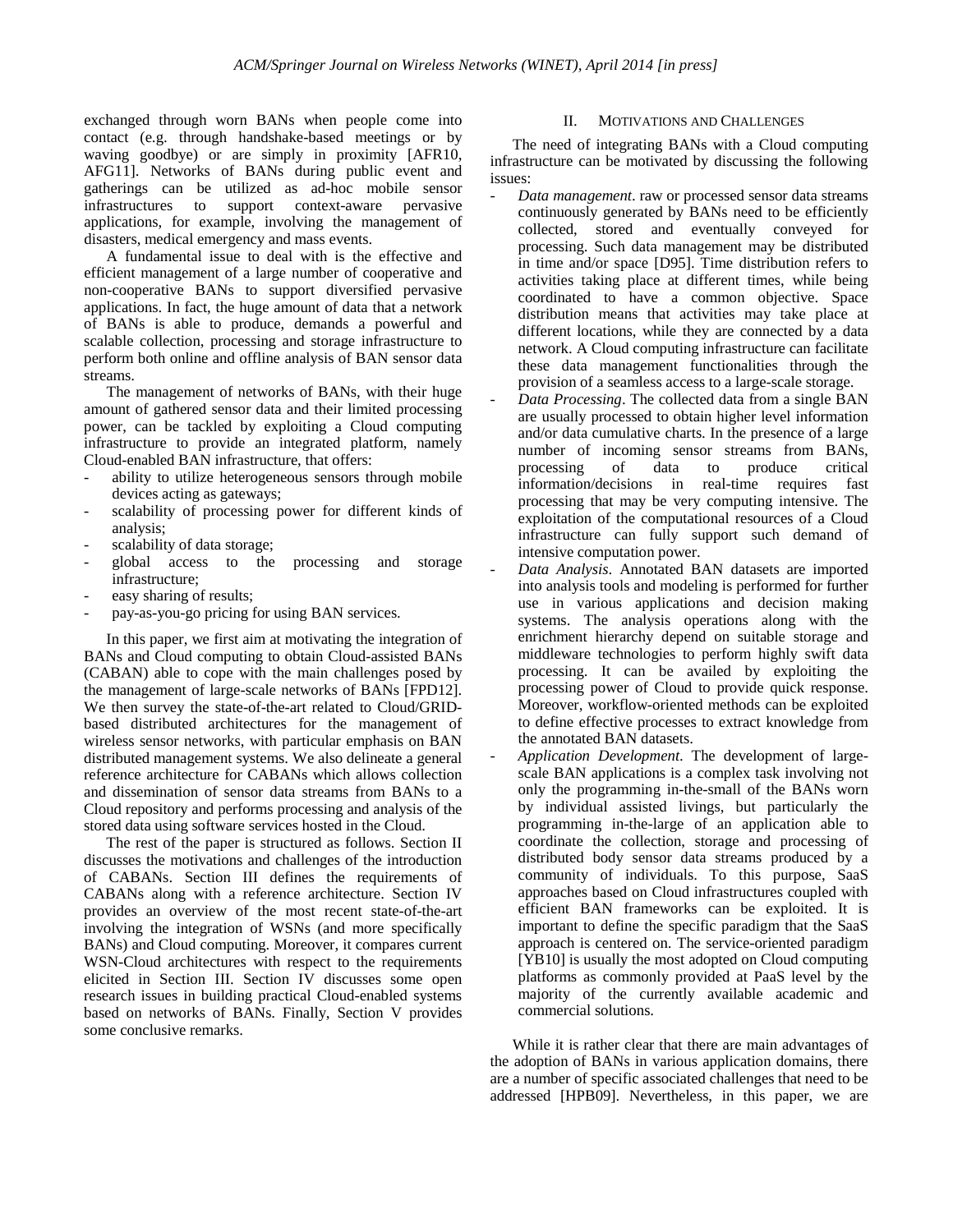specifically interested in the integration of BANs with a Cloud infrastructure that poses additional challenges related to data management, implementation and computing. In the following we first briefly enumerate the BAN-related challenges, followed by a more in-depth discussion of specific challenges regarding the integration of BANs with Cloud computing to perform effective distributed body sensor stream management and large-scale BAN application development.

#### Specific BANs challenges [PW10] include:

- *Wireless communications*. BANs mostly use wireless connectivity for data communication. The wireless link should be able to reduce interference and increase the co-existence of sensor nodes with other networked devices. This is to ensure that the functionalities of BAN nodes are not degraded due to the presence of other devices capable of possible interruption in seamless data transmission.
- *System Interoperability*. A BAN system requires ensuring seamless data transfer across different standards to promote information exchange, plug-andplay device interaction and uninterrupted connectivity.
- Sensor Heterogeneity. A BAN system should be capable of integrating various different sensors in terms of complexity, power efficiency, storage, and ease-of-use. Moreover, it should provide a common interface between the sensors and a storage service to facilitate remote storage and viewing of sensed data as well as access to external processing and networked analysis tools.
- Security. Transmission of BAN data streams should be secured to prevent potential intruders. Moreover, integrity of each patient's data has to be maintained with guarantee that one patient's data is not mixed with another patient's data.
- Privacy. One key concern of BAN users is to protect the privacy of personal data. A BAN system should ensure that patient's privacy is maintained even when data is being analyzed using an external tool. In addition, social awareness and acceptance is required for wider applications of BANs.
- *Data validation and consistency*. Data collected from multiple sensor nodes need to be collected and analyzed in a seamless fashion. BAN sensors are subject to inherent communication, hardware and network failures that may result in erroneous datasets. It is crucial that the sensed data is validated and data quality is maintained to reduce any noise in the data and identify possible weakness in the infrastructure.
- *System Programming*. Developing applications on BANs requires many efforts due to the lack of proper software abstractions and the difficulties in managing resource-constrained embedded environments. For these reasons, in the last years several frameworks and middlewares have been conceived and made available to support high-level programming of BSN applications. However, there is still the need of defining new

paradigm and tools for a more effective programming of efficient BAN systems.

- *Development methodologies and tools*. Apart from programming frameworks, the development of BAN applications needs to be tackled by exploiting specific software engineering methodologies able to support the development lifecycle of such systems: from analysis to implementation and deployment.

On the other hand, integration of BANs with a Cloud computing infrastructure poses the following major research challenges:

- Interfacing the Cloud with BANs. There should be an interface between BAN resources and the Cloud fabric. Communication interfaces are to be built to manage network connectivity between BAN and the Cloud. BAN nodes may be exposed as Cloud services and indexed via indexing services. There also has to be provision to manage sensing jobs and data from the sensor networks. Virtualization will be a key technology. Moreover various services for the underlying sensor resources, such as power underlying sensor resources, management, security, availability, and QoS, need to be provided.
- *Sensor stream management*. Data management will include data format conversion into standard formats, data cleaning and aggregation to improve data quality, and data transfer to storage Clouds.
- *Massive scale and real time processing*. Integration of heterogeneous BANs generating large scale of data is a challenge due to the amount of information that is required to be processed in real time. If BAN is used to generate real-time multimedia content such as streaming video, audio and images, it poses additional challenge to accurately process and store the data in a Cloud environment.
- *Complex event processing*. Real-time data streams from BAN may trigger certain events and services in the Cloud. This data streams are analyzed and results are used in applications for decision making by identifying contextual and situational information.
- *Advanced off-line data analysis and analytics*. While heterogeneous and real-time BAN data feeds allow improving decision making by using data and decision level fusion techniques, to maximize the intelligence that can be exploited from massively collocated information in the cloud is a challenge.
- Large scale computing frameworks. The allocation of computational and storage resources as well as data migration in the Cloud is critical when multiple BAN data sources are not collocated. This is particularly challenging when the data sets and their corresponding access/search services are geographically distributed within the Cloud.
- *Development methodologies and tools*. The development of large-scale BAN systems is a complex task that needs suitable and effective software engineering methodologies/approaches. Specifically, an application needs to be designed at a higher level of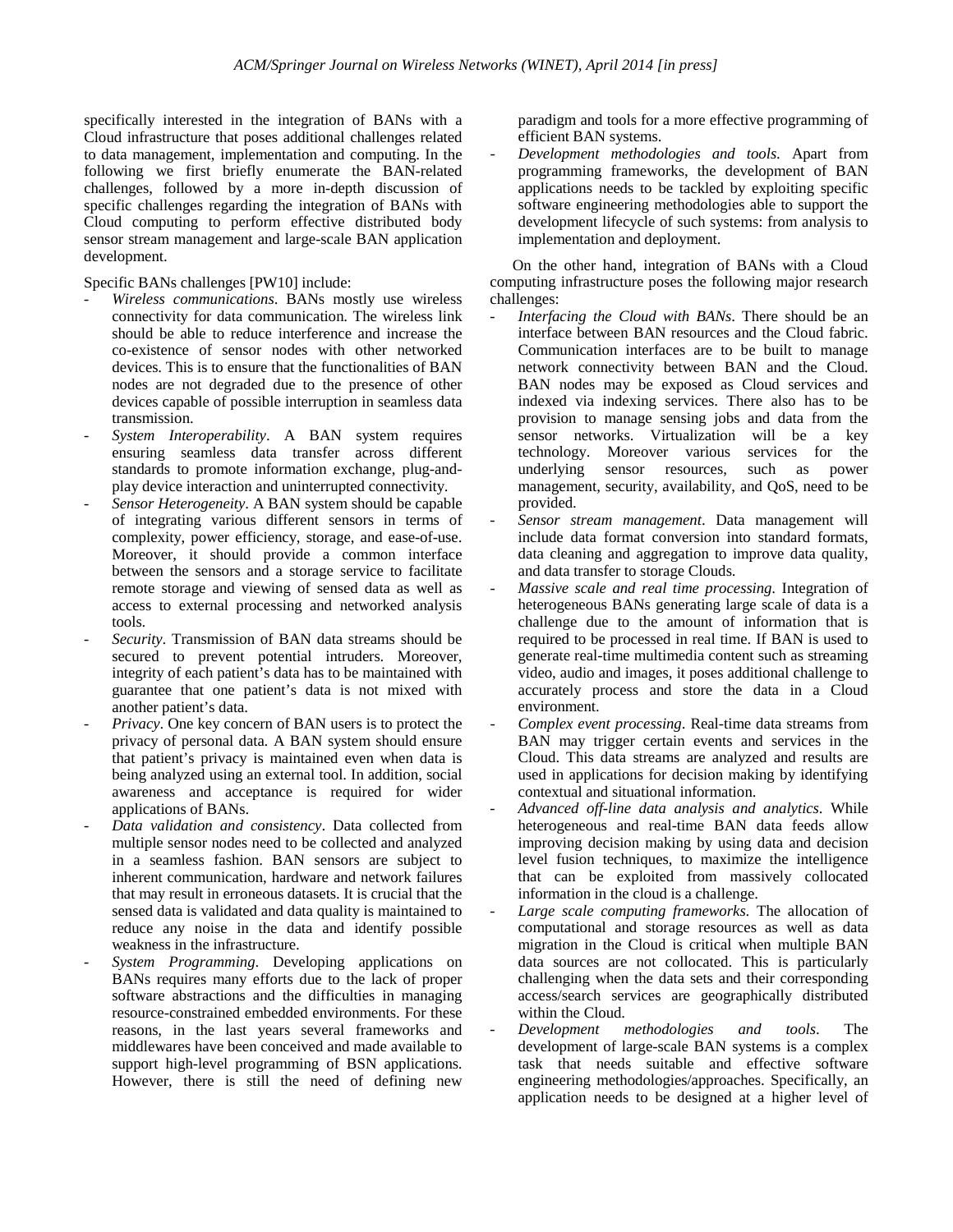modeling abstraction, implemented according to a given approach and then seamlessly deployed onto the distributed Cloud platform.

#### III. A GENERAL REFERENCE ARCHITECTURE

A general reference architecture for the integration of BANs and cloud computing is portrayed in Figure 1. To support this architecture, we have identified the following requirements:

- Efficient collection of sensor data streams from highly decentralized BANs.
- Effective management of sensor data streams.
- Configuration of a scalable framework to support processing of multiple sensor data streams for (even concurrent) application services.
- Persistent storage and exchange of sensor data and analysis results to enable further decision-making.
- Workflow-oriented decision making applications dynamically developed through distributed services/components mash-up.
- Advanced visualization services (both for raw and processed sensor data, and for analysis results) that can be flexibly customized by the final users.
- Three-level security for sensor data collection (from sensors to the coordinator), sensor data transmission (from the coordinator to the cloud) and data analysis/visualization services (cloud access).



Figure 1. A reference architecture for the integration of body area newtorks and cloud computing.

We endeavor to define an environment supporting data collection and management, concurrent application execution, mash-up service invocation and data analysis for decision-making. For this purpose, we rely on a Cloud environment providing storage and Virtual Machine (VM) based approach for computational processes. In the following subsections, we detail on the components of our reference architecture.

#### *A. Sensor Data Collection*

This component is responsible for capturing sensor readings from the acquisition hardware (i.e. the BAN sensor nodes), convert the raw values to meaningful measurements and store annotated data as necessary. A transport layer is placed to assist in collecting sensor data points across a large dimension in real time. This data acquisition is deployment dependent. As for instance, TinyOS SerialForwarder (for TinyOS 1.x and 2.x compatible motes) can be used to capture raw data directly from remote sensors. There can also be hardware specific proprietary APIs to read raw sensor readings directly from BAN sensors. Indeed, BAN middlewares are currently available for such purpose: CodeBlue [MFW04], Titan [LRS07], RehabSPOT [ZS09], and, particularly SPINE [BFG11][FGG13][RGL12], provide high-level abstractions and mechanisms to capture, process

and transmit sensor data to static and mobile basestations. Usually, a mobile device (also called mobile BAN coordinator) is interposed between a BAN and the cloud platform. It collects sensor data from the BAN and transmits them onto the Cloud platform. For instance, Android-SPINE, the Android version of the SPINE middleware [FGG13], can be used to enable Android-based mobile devices, such as smartphones and tablets, to be the BAN mobile coordinator. In particular, data collected through Android-SPINE can be easily streamed up to the cloud side through an Internetbased connection. In Android-SPINE wearable sensors communication is currently based on Bluetooth.

#### *B. Sensor Data Management*

Once data are collected, they are passed through a data calibration process to ensure the validity and consistency of the streamed data. A Quality Assurance Quality Control (QAQC) framework, comprising statistical models, is applied to perform outlier detection, missing data handling, aggregation, detection of measurement changes (state), data transmission, automated data correction and data compression in streaming sensor data. A data calibration API should be provided to assist in the implementation of custom calibration functions or reuse third party data calibration packages. Indeed, data quality can also be verified at the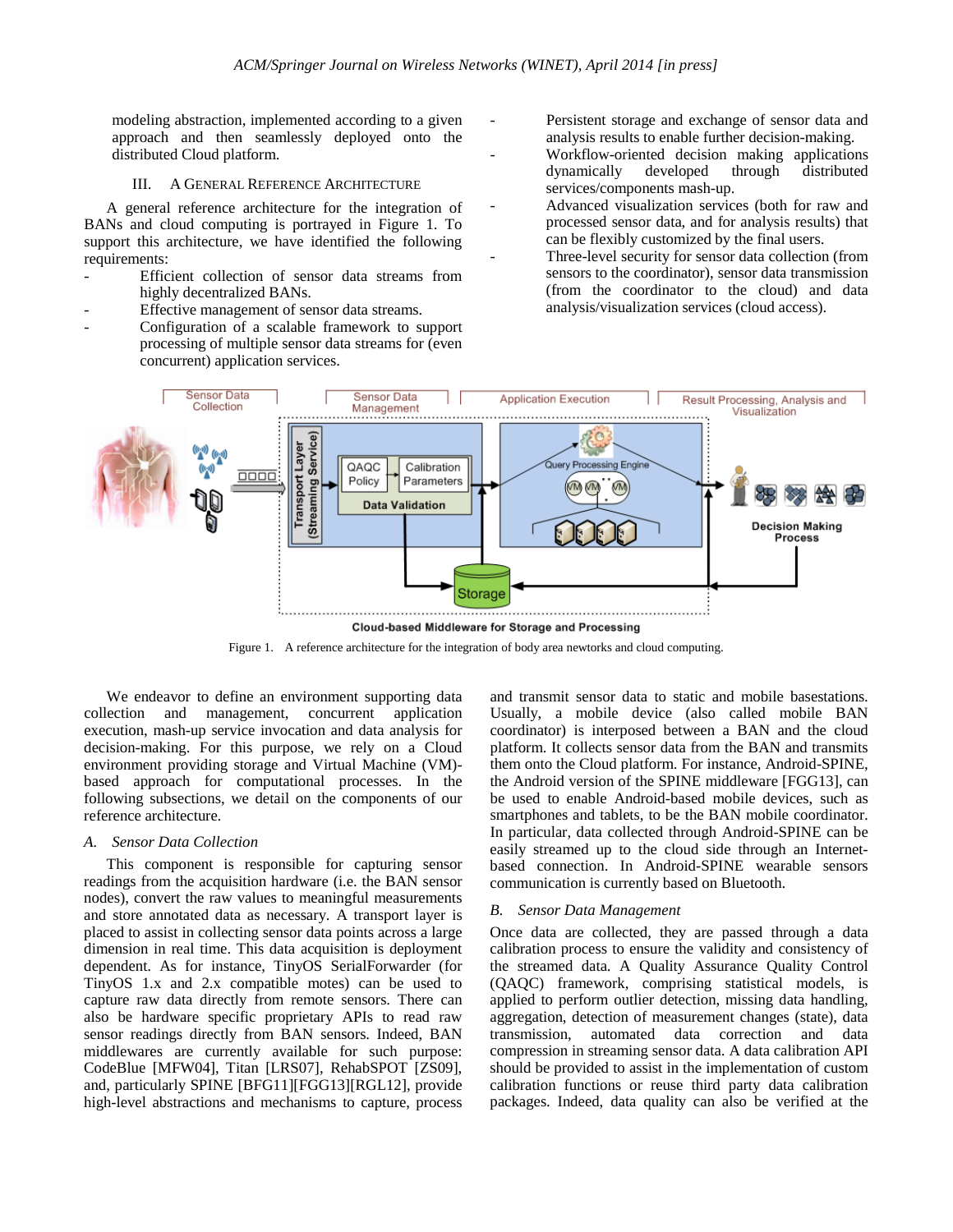sensor data collection side, at the sensor node [GFL12] and/or at the mobile BAN coordinator. Once a calibrated data stream is available, it is fed to the application services running in the Cloud and also stored (with metadata annotation providing meaning of the data) in the storage Cloud resources for future usage. Moreover, such component needs to deal with a large number of streams of data arriving continuously from numerous sensors as they can swamp even the most robust servers designed for online transaction processing applications. The Cloud-enabled system should be extensible and re-targetable in such scenario. If newer sensing devices should appear, it will be straightforward to incorporate them into the system without major changes to the back-end server or to the services. When intermediate software components or operating systems are to be changed, the system takes care of the changes in a seamless fashion without minimal disruption to the service provided to endusers already using the system.

#### *C. Scalable Processing Framework*

Application services, such as ECG data analysis, health monitoring, sports performance monitoring, are hosted in a VM-based Cloud computing infrastructure. The communication between calibrated data streams and the Cloud infrastructure should be done through the use of nonblocking callback APIs. These APIs allows services to receive calibrated sensor data streams as data arrives into the system. As an application is executed inside a VM, a data connection is required to push the results of the experiment to the result-processing component. The APIs should be capable of buffering data streams within a time window in case the application service does not respond or the call back connection is lost. Thus, using persistent buffers in the Cloud to communicate between the BAN infrastructures and the application services hosted in the Cloud ensures users from any potential loss of data. Once an application generates an output, it is transmitted to generate continuous data streams consisting of the results. The output of each application execution is also stored in the persistent storage. Once an application generated an output, it is transmitted to generate continuous data streams consisting of the results. The output of each application execution is also stored in the persistent storage.

#### *D. Persistent Storage*

The Cloud-enabled storage component is crucial for the CABAN architecture for storing data coming from (i) the data collection process, (ii) the processed data streams, and (iii) the data analysis outcomes. These datasets are persistently stored to be re-used either on-line or off-line.

The persistent storage component in the CABAN architecture is characterized by the following constituents:

• *Storage virtualization*, referring to thin provisioning of the storage Cloud infrastructure, with the assistance of a management software layer, to automate data availability and security management. Encapsulated in an orchestrated workflow, storage virtualization assists

in persistency and optimization of existing storage, and provisioning of new storage.

• *Enterprise resource management* to reduce effort from administrators to manage heterogeneous storage Cloud infrastructures. Based on the administrator's policies, the management software in the Cloud-based BAN gathers information for managing the storage environment.

• *Hierarchical storage management* through a tiered storage infrastructure to manage growth and provide different levels of service to BAN users. It is used for storage space management through automatic data migration and transparent data restore in failure situations.

• *Archive management* to provide BAN data retention over time as the stored data grows. Storage archives copy data for a dedicated time frame, defined by the CABAN administrator's policies.

• *Recovery management* is the ability to recover backup/archived data, ensuring sustained performance effective operational continuance. It assists in recoverability in a heterogeneous Cloud storage environment.

• *Interfacing APIs* to interface with different components of the CABAN architecture. The exposed APIs allow abstraction to complex functionalities, feed input to application execution, data transfer in and out of storage, and run-time interactions.

In addition using application and workload specific tailored Cloud storage, based on commodity storage and/or enterprise-grade storage, CABAN architecture can make use of Google Bigtable [FJS06] or Azure BLOB [CSY12] storage. These Cloud storage services allow managing large-scale structured data across thousands of commodity servers, ensuring persistent data management and meeting latency requirements.

#### *E. Decision Making Process*

Upon the availability of streamed outputs, the result processing service/component informs internal (userprogrammed) or external decision making processes (by reusing existing tools) about specific situations. This component can provide a set of user-defined policies, specific to a particular BAN scenario. Furthermore, a client application (decision making process) can register with the result-processing component in the form of making continuous query to gather continuous delivery of latest results. With the use of a continuous query, a client application can specify the window size, i.e. the amount of data used at the processing state, and sliding predicate, i.e. how frequent a continuous query is to be evaluated. Usually, the decision making process is workflow-oriented. Processed data from BAN are associated with meaning, confidence and quality information. Specifically, the data are associated with information on how they processed (derivation), for whom and why they were collected (agency), and how they may be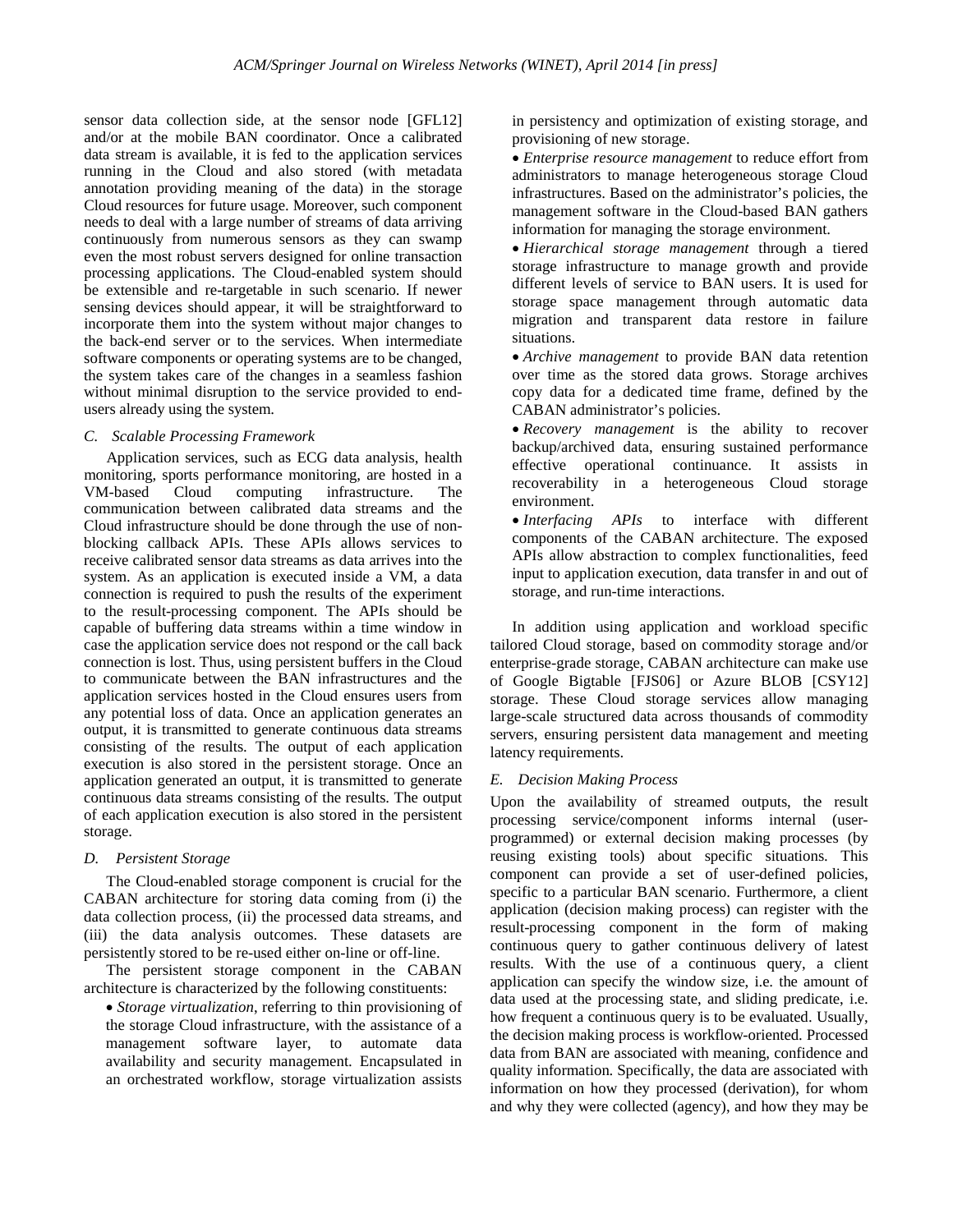distributed (rights). This process is performed through automatic formation of workflows and invocation of services. Such operational flow requires a platform to support automatic workflow formation and service invocation, potentially through a Cloud infrastructure.

#### *F. Open Standards and Advanced Visualization*

Open standards for data and for workflow definitions allow input and intermediary data to be propagated through processing elements in data analytics and mining workflows. They also allow the workflow components to be exchanged and executed in distributed environments.

For example, the Attribute-Relation File Format (ARFF) [HDW94] is an ASCII text file format that describes a list of instances sharing a set of attributes. The data-flow programming paradigm adopted in KNIME workflows [BCD06] is based on an XML-based workflow specification format and on an intermediary data format that incorporates rich metadata information about the data attributes. The Predictive Model Markup Language (PMML) [HDW94] is an XML-based open standard for the description and the exchange of models produced by data mining algorithms and for data manipulation and transformations.

However, there is no open standard for the representation and visualization of the data analysis results. A powerful visualization service is necessary, as the cloud computing environment stores and processes enormous amounts of data. The visualization service should provide various predefined and user-defined views on the data and analysis results. The visualizations and views can be implemented with heterogeneous languages like XML, OLAP/data warehouses tools, and/or specific graphical languages/frameworks. Separating the formal specifications of the visualization from the graphical primitives used to generate the views in a given client application is an important aspect for a Cloud-based distributed environment with a wide heterogeneity of the supported devices.

#### *G. Security*

Considering social, ethical and legal aspects of humancentered systems such as BAN systems, data in CABANs (i.e. data collected from BANs, and stored and processed/analyzed in the Cloud) are highly sensitive and should be managed properly to guarantee people privacy. It is therefore crucial to define system-wide security mechanisms to guarantee confidentiality, data integrity as well as fine-grained access control to data and services. We devise a three-level security framework for CABANs:

- At the *sensor data collection* level (i.e. from sensors to the BAN coordinator) [KB09], data communication can be secured with a 128-bit AES encryption, for instance. However, wearable sensor nodes have limited computing and energy resources, and encryption is time and energy consuming so specialized in-node hardware needs to be exploited (e.g. 128-bit AES encryption hardware is included in the telosB crossbow sensors).

- At the *sensor data transmission* level (i.e. from the BAN coordinator to the Cloud) [KB09], data streams can be transferred onto the cloud through TLS/SSL, which is a proven technology. However, new security mechanisms dealing with mobility need to be purposely defined [KKK13].
- At the *sensor data management and access* level (i.e. managing and accessing data and services on the cloud) [LHB12], data stored and processed in the cloud computing infrastructure need to be protected by authentication and authorization measures, and can also be encrypted, if needed. Moreover, the cloud services used by different actors of the system need to be secured through specific access control policies.

#### IV. EXISTING SOLUTIONS

Data stream management systems (DSMS) are among some of the most studied research subjects recently. These systems are designed to provide quick response time when dealing with large volumes of data, e.g. sensor observations. These systems employ window-based data processing combined with synopsis to process large volumes of data [BBD02][GO03][MWA03]. Using synopsis helps a DSMS in reducing the response time to queries. Global Sensor Network (GSN) [AHS07], TelegraphCQ [CCD03], Aurora [ACC03] and Stream [AAB03] are among some of the known works in this domain. There are also Internet-based streaming systems, such as Stream-based Overlay Network (SBON) [PSW04] and Peer-to-peer Information Exchange and Retrieval (PIER) [HCH05] that process and deliver data over the Internet. They rely on P2P model for data representation, query dissemination, operations and metadata management. There exist research projects to provide access, query, streaming, and management of WSN data. The Sensor Web project [DJ01] provides a dynamic infrastructure that allows users to access sensor networks and stream data out. Sensor Information Networking Architecture (SINA) [SSJ01] is a middleware for querying, monitoring, and tasking of sensor networks. Tiny Application Sensor Kit (TASK) [BGH05] is built on top of TinyDB to provide high level metadata management, query configuration, monitoring and data visualization. These systems are appealing as they address the challenges related to large-scale sensor resource and data sharing.

In the recent years, there have been an increasing number of initiatives to develop distributed platforms based on BANs for e-Health applications. Many national and international research projects in academia, industry and government focus on the development and deployment of health care platforms in which wearable sensors are attached to patients for enabling round-the-clock monitoring of vital parameters. Examples of such projects include CodeBlue [MFW04], DexterNet [KGG09], SPINE [BFG11][GGF08][FGG13], and Titan [LRS07]. These systems provide programming abstractions from low-level TinyOS system programming, but do not address the issues of integrating a Cloud infrastructure to provide extended scalability, seamless data streaming and data analysis.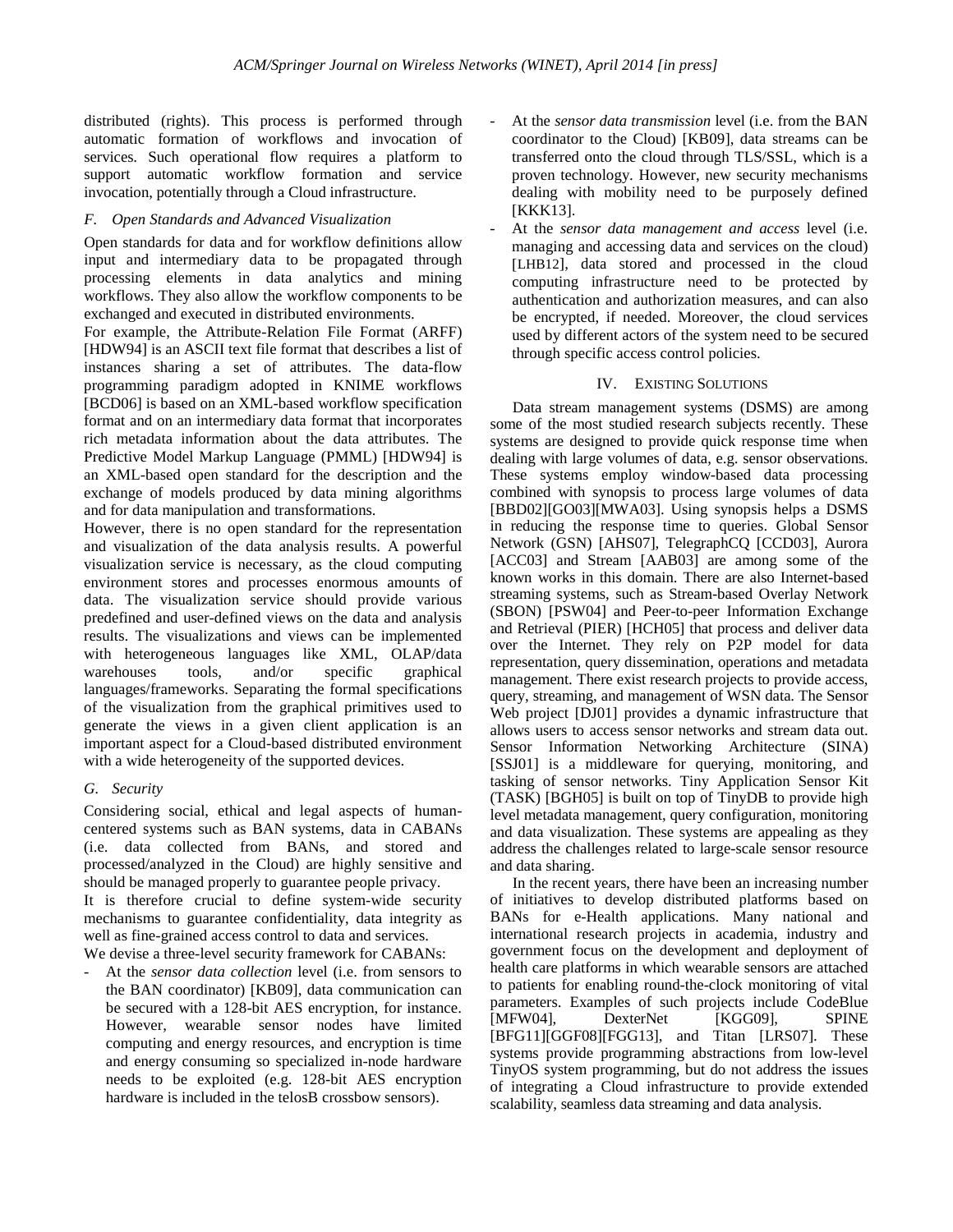Recently researchers have investigated the integration of WSNs/BANs with large-scale distributed computing infrastructures. Examples include an integration architecture of Cloud computing and WSNs [KB09], Open Sensor Web Architecture [CB07], the Sensor-Cloud infrastructure [YK10], the BodyCloud architecture [FGGD13][FPPD14], and so forth.

In [KB09], a SaaS architecture for sensor network analytical services is proposed. It is implemented atop a PaaS layer (e.g. Google App Engine and Microsoft Azure) and is organized in three layers: (i) sensor data management, which collect sensor data streams coming from the WSN gateway; (ii) run-time for filter analysis, which supports the execution of processing workflows for sensor data according to the pipe-and-filter paradigm; (iii) filter management, visualization and notification, which are three components that respectively allow for the definition and management of the processing filter chain, for the visualization of analyzed data, and for the notification of events to external applications.

Authors in [CB07] propose the Open Sensor Web Architecture (OSWA). OSWA is an OGC (Open Geospatial Consortium) Sensor Web Enablement standard-compliant software infrastructure for providing service-oriented based access to and management/ integration of sensors. OSWA also integrates emerging distributed computing platforms such as SOA and Grid Computing. OSWA is designed around the conventional Grid layers: Fabric, Services, Development and Application. Specifically, the OSWAbased platform provides a number of sensor services such as sensor notification, collection and observation; data collection, aggregation and archive; sensor coordination and data processing; faulty sensor data correction and management; sensor configuration and directory service.

In [YK10], authors propose a new infrastructure, called Sensor-Cloud infrastructure, which can manage physical sensors on an IT infrastructure for sensors virtualization. The Sensor-Cloud Infrastructure virtualizes a physical sensor as a virtual sensor on the Cloud computing platform. Dynamic grouped virtual sensors on cloud computing can be automatically provisioned when the users need them through a portal server interacting with the workflow-oriented provisioning server, performing resource management, and a monitoring server, monitoring real/virtual sensors.

SAaaS [DMP12] is a cloud-enabled SaaS architecture aiming at the management of wireless sensor and actuator networks (WSAN). SAaaS is a software stack that implement the following main functionalities: involvement of (W)SNs, smartphones or other devices endowed with sensors and/or actuators, and their enablement for interoperation and management in a Cloud environment; exploitation of Volunteer-based methods for node involvement; functions and interfaces for federating SAaaS Clouds, either volunteer-based or commercial/institutional.

The aforementioned works describe architectural models, case study and identify some related development issues. However, there is still a gap to develop a Cloud-based infrastructure that is targeted to BAN applications as the one delineated in Section III. The following research works aim at tackling the fulfillment of such a gap.

In [PVN11] authors propose the development of an autonomic Cloud environment for hosting an ECG data analysis service. In particular, they propose an autonomic Cloud environment that collects people's health data and stores them to a Cloud-based information repository and facilitates analysis on the data using software services hosted in the Cloud. To evaluate the software design, a prototype system is developed, which is used as an experimental testbed on a specific use case, namely, the collection of electrocardiogram (ECG) data obtained at real-time from volunteers to perform basic ECG beat analysis. The ECG software is hosted as a web-service such that any client-side implementation can simply call the underlying functions (analyze, upload data, etc.) without having to go through the complexities of the underlying application. The PaaS layer controls the execution of the software using three major components: (i) Container scaling manager, (ii) Workflow Engine, and (iii) Aneka Cloud middleware.

In [LHB12], a secure and scalable Cloud-based architecture for e-Health WSNs is proposed. The aim is to support (i) body sensor data collection from patients both hospitalized and at home, and (ii) medical data management for e-Health monitoring. Collection is based on BANs worn by patients and mobile/static devices working as Internetbased gateways. A Cloud infrastructure is used for storing and retrieving the collected BAN data. Security protocols and mechanisms are defined to provide data security.

Finally, BodyCloud [FGGD13][FPPD14] is a novel cloud-enabled system architecture that integrates BANs services with a Cloud computing infrastructure. In particular, BodyCloud is a SaaS architecture that supports the storage and management of sensor data streams generated by SPINE enabled mobile BANs [FGG13] and the processing and analysis of the stored data using software services hosted in the Cloud. BodyCloud endeavors to support several crossdisciplinary applications and specialized processing tasks. It enables large-scale data sharing and collaborations among users and applications in the Cloud, and delivers Cloud services via sensor-rich mobile devices. BodyCloud also offers workflow-oriented decision support services to take further actions based on the analyzed BSN data. BodyCloud is fully compliant with the reference architecture described in Section III.

In Table I, the architectures for integrating WSN/BAN with a Cloud computing platform are compared with respect to the requirements identified in Section III.

Although, sensor data collection is provided by all architectures and is based on a (static and/or mobile) gateway device that gathers data from the body worn sensors and transmits them to the Cloud through an Internet-based connection, the exploited technologies are different at application, protocol and system level. It is worth noting that SAaaS uses a complex software framework at the gateway side called Hypervisor, which is able to manage not only sensor reading collection but also to control actuator devices.

Sensor data management is conversely based on different paradigms (data-driven pipes and filters, rule-based planning,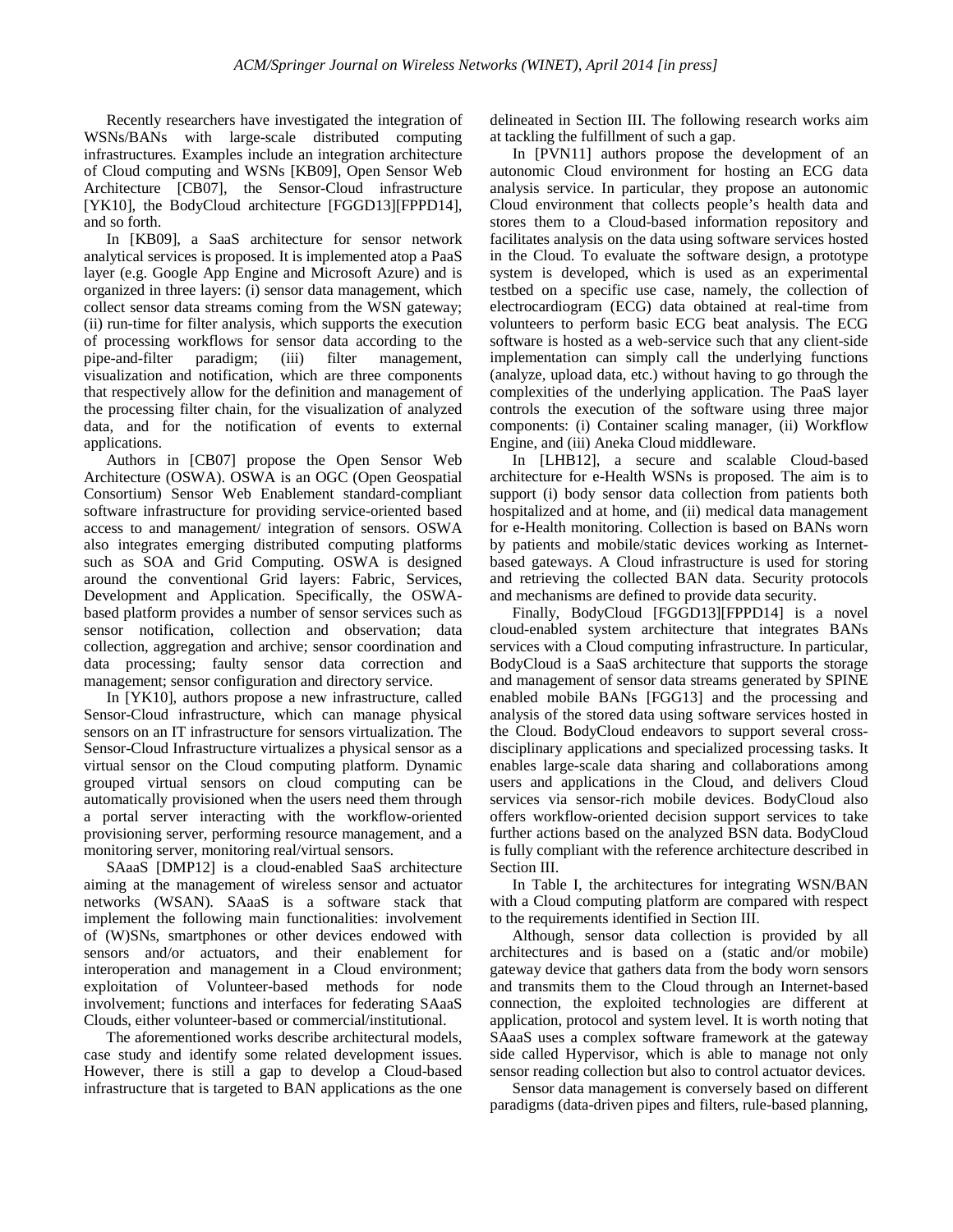virtual sensors, and workflow-oriented). However, SAaaS, ECGaaS and Cloud BAN e-Health do not specify any sensor data management paradigm.

The processing framework is basically the execution engine of the sensor data management paradigm carried out at SaaS level or at PaaS level. CC-WSN, SAaaS, Sensor-Cloud, and BodyCloud provide a processing framework at SaaS level supported by a specific PaaS. The processing framework of OSWA and ECGaaS are implemented at PaaS level. Finally, Cloud BAN e-Health does not support any specific processing framework.

All architectures provide Cloud storage but OSWA and Sensor-Cloud, which are based on stand-alone databases, and SAaaS, which does not specify the use of persistent storage.

The decision making process is fully supported only by BodyCloud through a flexible and distributed workfloworiented model.

A customizable visualization service is only provided by CC-WSN and BodyCloud. Both architectures allow the implementation of user-defined views on sensor data and analysis results. In particular, the BodyCloud architecture [FPD12] proposes an approach that integrates XML-based specifications for input data and for output data and their visualization.

Finally, only Cloud BAN e-Health and BodyCloud provide security mechanisms. Specifically, BodyCloud is curently based only on OAuth protocol supported by the GAE to access the Cloud services, whereas Cloud BAN e-Health delivers an effective security framework centered on (i) data encryption based on a hybrid RSK (Randomly generated Symmetric Key) and ABE (Attribute Based Encryption) method supported by a Health Authority, which also enable fine-grained access control to data, and (ii) SSLsecured communications.

#### V. OPEN RESEARCH ISSUES

The integration of BANs and cloud computing is a recent research area so many open research issues do still exist, ranging from efficient and secure collection of body sensor streams to software engineering approaches for large-scale BAN application development. In the following we discuss some important open research issues and some effective solutions given so far.

Efficient collection of body sensor streams is crucial for enabling body sensor gathering from a multitude of BANs by reducing energy consumption of BAN sensors and gateways and minimizing latency time and bandwidth of the exploited network [PSO13, XHT11]. In particular, in [PSO13], authors propose an architecture that performs push-pull hybrid communication between three layers (cloud, edge or WSN gateway and sensor) for the purpose of optimizing the data transmission rates from the sensor layer to the cloud layer, the bandwidth consumption between the cloud layer and the edge layer, and energy consumption of sensor nodes in the sensor layer. Optimization is based on an evolutionary multiobjective optimization algorithm. The proposed architecture is currently developed into a simulator and is being also implemented atop the BodyCloud architecture.

Contextual sensing is the ability to detect contextual information and use it to augment the user's sensory system. In addition to performing contextual sensing, the architectural model for CABANs should be capable of performing contextual management and adaptation [FKT14], i.e. the ability to execute or modify a service automatically based on the current context. The main features for contextaware applications can be considered as the presentation of information and services to a user according to the current context, the automatic execution of a service, and the tagging of context to information for later retrieval. For the purposes of BAN systems, the main emphasis of a context-aware design is concerned with the interpretation of physical and biochemical signals acquired from body sensors and their association with the surrounding ambient environment. The contextual information will be mainly focused on the users' activity, psychological states and the physical environment around the user.

Great emphasis is currently devoted to the softwaredefined networking (SDN) paradigm [LCW13], which advocates separating the network control plane from the data plane. This migration of control, formerly tightly bound in individual network devices, into computing devices accessible through well-defined API enables the underlying infrastructure to be abstracted for applications and network services. The network can be thus viewed as a logical or virtual entity. Such concepts are being applied to enable software-defined WSNs, specifically through the Sensor OpenFlow approach [LTQ12]. A similar approach can be indeed taken also to model and implement software-defined BANs to improve their versatileness, flexibility, and easiness of management.

Another important research challenge, which has a main impact on the actual adoption of CABANs, is related to methodologies and tools for the development of diversified applications atop them. Currently only the BodyCloud approach [FPPD14, FGGD13] makes it available a usable development process supporting the design, implementation and deployment of large scale BAN applications. However, more research efforts are needed to define software engineering methodologies along with specific CASE tools for engineering CABAN applications.

The security aspects in CABANs are receiving enormous attention, particularly in those application domains such as e-Health and e-Sociality that strongly require data privacy [FP14]. In particular, authenticating the data that BANs generate is vital to ensure proper diagnosis, traceability and validation claims. Digital signatures at the packet-level are too resource intensive for wearable sensors whereas blocklevel signatures are not robust enough to losses. So new lightweight robust authentication schemes assisted by Cloud platforms and suitable for health/social monitoring need to be devised and implemented [ASO14].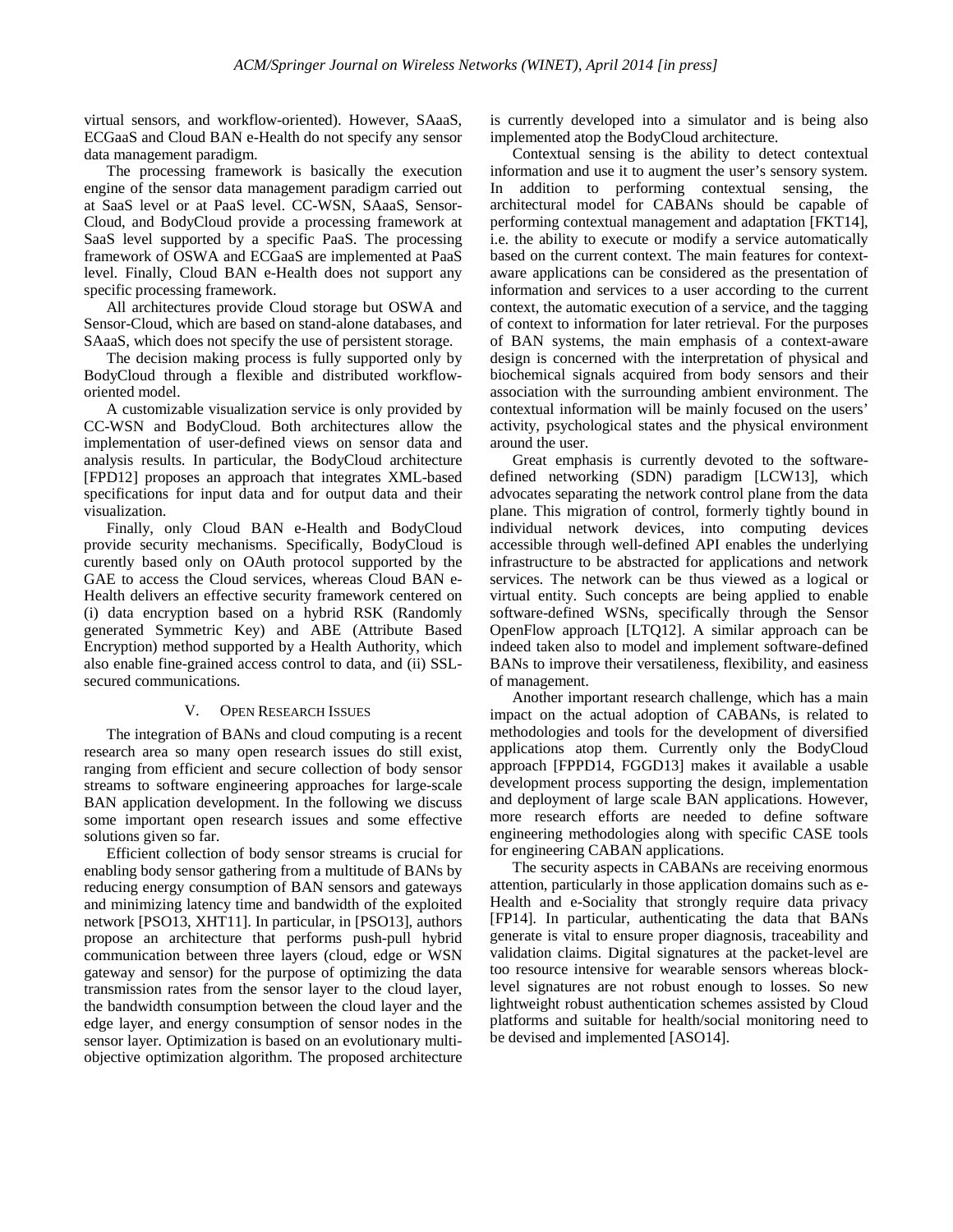# *ACM/Springer Journal on Wireless Networks (WINET), April 2014 [in press]*

### **Table I: Architectures for the Integration of Wireless Sensor Networks (or Body Area Networks) with Cloud Computing: a comparison**

|                                      | <b>SENSOR DATA</b><br><b>COLLECTION</b>                                  | <b>SENSOR DATA</b><br><b>MANAGEMENT</b>               | <b>PROCESSING</b><br><b>FRAMEWORK</b>                                                                     | <b>PERSISTENT</b><br><b>STORAGE</b>                          | <b>DECISION MAKING</b><br><b>PROCESS</b>         | <b>VISUALIZATION</b><br><b>SERVICE</b>                           | <b>SECURITY</b>                                                  |
|--------------------------------------|--------------------------------------------------------------------------|-------------------------------------------------------|-----------------------------------------------------------------------------------------------------------|--------------------------------------------------------------|--------------------------------------------------|------------------------------------------------------------------|------------------------------------------------------------------|
| <b>WSN/CLOUD</b>                     |                                                                          |                                                       |                                                                                                           |                                                              |                                                  |                                                                  |                                                                  |
| CC-WSN [KB09]                        | WSN Gateway based<br>on HTTP/AJAX                                        | Pipes, Filters and<br><b>Filter Chain</b><br>Paradigm | Pipe, Filters and<br>Filter Chain Run-<br>time Engine at SaaS<br>level (GAE or MsA<br>are the PaaS level) | Bigtables (provided<br>by GAE) or BLOBs<br>(provided by MsA) | Not Supported,<br>delegated to external<br>tools | User-defined Views<br>on sensor data and<br>analysis results     | Not Supported                                                    |
| OSWA [CB07]                          | <b>Static Gateway based</b><br>on WSDL/SOAP                              | <b>Rule-based Planning</b>                            | Scheduler for Plan<br>Execution                                                                           | Stand-alone Database                                         | Not Supported                                    | Raw data<br>visualization                                        | Not Supported                                                    |
| <b>SENSOR-CLOUD</b><br>[YK10]        | WSN Gateway based<br>on TCP/IP                                           | <b>Virtual Sensors</b>                                | Workflow Engine for<br>Service Provisioning                                                               | <b>Stand-alone Database</b>                                  | Not Supported                                    | Not Supported                                                    | Not Supported                                                    |
| SAAAS [DMP12]                        | Gateway node based<br>on the Hypervisor<br>framework                     | Not Specified                                         | Runt-time split<br>between the<br>Hypervisor and the<br>Cloud side                                        | Not Specified                                                | Not Supported                                    | Not Supported                                                    | Not Supported                                                    |
| <b>BAN/CLOUD</b>                     |                                                                          |                                                       |                                                                                                           |                                                              |                                                  |                                                                  |                                                                  |
| <b>ECGAAS</b> [PVN11]                | Internet-based<br>Mobile BAN<br>Coordinator                              | Not Specified                                         | Workflow Engine<br>based on the Aneka<br>PaaS                                                             | Cloud storage                                                | Not Supported                                    | Specific to the<br>provided case study                           | Not Supported                                                    |
| CLOUD BANE-<br>HEALTH [LHB12]        | Internet-based<br>Static/Mobile                                          | Not Supported                                         | Not Supported                                                                                             | Cloud storage                                                | Not Supported                                    | Not Supported                                                    | RSK/ABE-based<br>encryption of data                              |
|                                      | Gateway                                                                  |                                                       |                                                                                                           |                                                              |                                                  |                                                                  | SSL-secured<br>communications                                    |
| <b>BODYCLOUD</b><br>[FGGD13][FPPD14] | Mobile Android<br><b>BAN</b> Coordinator<br>based on<br><b>HTTP/REST</b> | Workflow-oriented<br>Paradigm                         | Workflow Engine at<br>SaaS level (GAE is<br>the PaaS level)                                               | Bigtables (provided<br>by GAE)                               | Workflow-oriented<br>Process                     | <b>XML-based Views</b><br>on sensor data and<br>analysis results | OAuth-based<br>authentication to<br>access the cloud<br>services |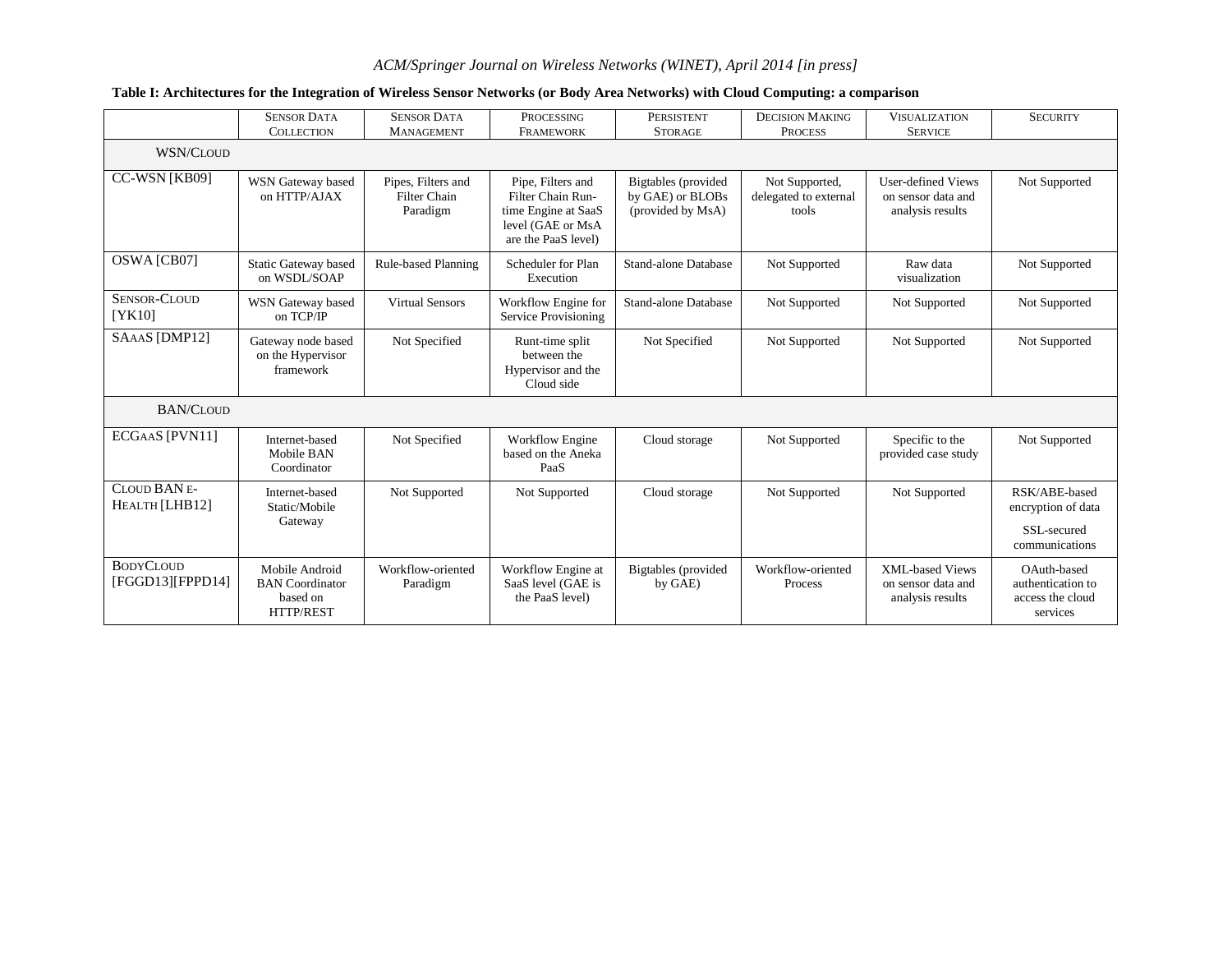Mobile cloud computing [RRL13] will pave a new way for the engineering and deployment of infrastructure-less (or mobile) CABANs; specifically in those contexts that require the dynamic establishment of an ad-hoc mobile infrastructure, which enables real-time body sensor stream collection, processing and analysis, to support application domains such as disaster and emergency management.

Finally, we point out that the agent-oriented computing paradigm, particularly mobile software agents able to roam networks of computing entities (sensor nodes, mobile devices, computers) by carrying computation, data and code with themselves [AFG11], may be adopted to provide mobile-agent-based techniques and mechanisms to incorporate autonomicity in the architectural components of CABANs [ABG11]. Autonomic system behavior based on the self-\* properties (Self-Configuration, Self-Healing, Self-Optimization, Self-Protection) [KC03] is becoming a requirement for an effective and efficient management of large-scale complex systems.

#### VI. CONCLUSIONS

In this paper, we have identified motivations and challenges for the integration of BANs and Celoud computing. Specifically, we have presented a general reference architecture based on elicited requirements for supporting CABANs, from sensor data collection to workflow-oriented data analysis. The current state-of-the-art has been overviewed and compared according to the defined architecture requirements. Finally, open research issues have been discussed to provide an outlook on on-going, interesting and promising research efforts.

#### **REFERENCES**

- [1] [ACC03] D. Abadi, D. Carney, U. Çetintemel, M. Cherniack, C. Convey, S. Lee, M. Stonebraker, N. Tatbul, and S. Zdonik, "Aurora: a new model and architecture for data stream management," The VLDB Journal, vol. 12, no. 2, pp. 120-139, 2003.
- [2] [AHS07] K. Aberer, M. Hauswirth, and A. Salehi, "Infrastructure for data processing in large-scale interconnected sensor networks," Proc. Int'l Conference on Mobile Data Management (MDM'07), 2007.
- [3] [ASS02] I. Akyildiz, W. Su, Y. Sankarasubramaniam, and E. Cayirci, "A survey on sensor networks," IEEE communications magazine, vol. 40, no. 8, pp. 102-114, 2002.
- [4] [AAB03] D. Arvind, A. Arasu, B. Babcock, S. Babu, M. Datar, K. Ito, I. Nishizawa, J. Rosenstein, and J. Widom, "STREAM: The Stanford Stream Data Manager," IEEE Data Engineering Bulletin, vol. 26, 2003.
- [5] [BBD02] B. Babcock, S. Babu, M. Datar, R. Motwani, and J. Widom, "Models and issues in data stream systems," Proc. 21st ACM SIGMOD-SIGACT-SIGART symposium on Principles of database systems, pp. 1-16, ACM Press, NY, USA, 2002.
- [6] [BGH05] P. Buonadonna, D. Gay, J. Hellerstein, W. Hong, and S. Madden, "Task: Sensor network in a box," Proc. 2nd European Conference on Wireless Sensor Networks, pp. 133-144, 2005.
- [7] [CCD03] S. Chandrasekaran, O. Cooper, A. Deshpande, M. Franklin, J. Hellerstein, W. Hong, S. Krishnamurthy, S. Madden, F. Reiss, and M. Shah, "TelegraphCQ: Continuous dataflow processing," Proc. Int'l Conference on Innovative Data Systems Research (CIDR'03), 2003.
- [8] [CGV11] M. Chen, S. Gonzalez, A. Vasilakos, H. Cao, and V. C. Leung, "Body area networks: a survey," Mobile networks and applications, vol. 16, no. 2, pp. 171-193, 2011.
- [9] [CB07] X. Chu and R. Buyya, "Service oriented sensor web," Sensor Networks and Configuration, pp. 51-74, 2007.
- [10] [DJ01] K. Delin and S. Jackson, "The sensor web: A new instrument concept," Proc. SPIE Symposium on Integrated Optics, 2001.
- [11] [D95] P. Dourish, "The parting of the ways: Divergence, data management and collaborative work," Proc. 4th conference on European Conference on Computer-Supported Cooperative Work, p. 230, 1995.
- [12] [GO03] L. Golab and M. Özsu, "Issues in data stream management," ACM SIGMOD Record, vol. 32, no. 2, pp. 5-14, 2003.
- [13] [BFG11] F. Bellifemine, G. Fortino, R. Giannantonio, R. Gravina, A. Guerrieri, M. Sgroi, "SPINE: A domain-specific framework for rapid prototyping of WBSN applications" Software Practice and Experience, Wiley, 41(3), 2011, pp. 237-265, DOI:10.1002/spe.
- [14] [HPB09] M. A. Hanson, H. Powell, A. T. Barth, K. Ringgenberg, B. H. Calhoun, J. H. Aylor, and J. Lach, "Body area sensor networks: Challenges and opportunities," IEEE Computer, vol. 42, no. 1, pp. 58- 65, 2009.
- [15] [HF08] Y. Hao and R. Foster, "Wireless body sensor networks for health-monitoring applications," Physiological measurement, vol. 29, p. R27, 2008.
- [16] [HCH05] R. Huebsch, B. Chun, J. Hellerstein, B. Loo, P. Maniatis, T. Roscoe, S. Shenker, I. Stoica, and A. Yumerefendi, "The architecture of PIER: An internet-scale query processor," Proc. 2nd Biennial Conference on Innovative Data System Research, pp. 28-43, 2005.
- [17] [KB09] W. Kurschl and W. Beer, "Combining cloud computing and wireless sensor networks," Proc. 11th Int'l Conf. on Information Integration and Web-based Applications & Services, pp. 512-518, 2009.
- [18] [KGG09] P. Kuryloski, A. Giani, R. Giannantonio, K. Gilani, R. Gravina, V. P. Seppa, E. Seto, V. Shia, C. Wang, and P. Yan, "DexterNet: An open platform for heterogeneous body sensor networks and its applications," Proc. Sixth International Workshop on Wearable and Implantable Body Sensor Networks (BSN'09), pp. 92- 97, 2009.
- [19] [MFW04] D. Malan, T. Fulford-Jones, M. Welsh, and S. Moulton, "Codeblue: An ad hoc sensor network infrastructure for emergency medical care," Proc. Int'l Workshop on Wearable and Implantable Body Sensor Networks, 2004.
- [20] [MWA03] R. Motwani, J. Widom, A. Arasu, B. Babcock, S. Babu, M. Datar, G. Manku, C. Olston, J. Rosenstein, and R. Varma, "Query processing, resource management and approximation in a data stream management system," Proc. International Conference on Innovative Data Systems Research (CIDR'03), 2003.
- [21] [PVN11] S. Pandey, W. Voorsluys, S. Niu, A. Khandoker, and R. Buyya, "An Autonomic Cloud Environment for Hosting ECG Data Analysis Services," Future Generation Computer Systems, 2011.
- [22] [PW10] M. Patel and J. Wang, "Applications, challenges, and prospective in emerging body area networking technologies," IEEE Wireless Communications, vol. 17, no. 1, pp. 80-88, 2010.
- [23] [PSW04] P. Pietzuch, J. Shneidman, M. Welsh, M. Seltzer, and M. Roussopoulos, "Path optimization in stream-based overlay networks," Technical Report, TR-26-04, Harvard University, 2004.
- [24] [SSJ01] C. Shen, C. Srisathapornphat, and C. Jaikaeo, "Sensor information networking architecture and applications," IEEE Wireless Communications, vol. 8, no. 4, pp. 52-59, 2001.
- [25] [Y06] G. Z. Yang, Body sensor networks: Springer-Verlag, 2006.
- [26] [YMG08] J. Yick, B. Mukherjee, and D. Ghosal, "Wireless sensor network survey," *Computer networks,* vol. 52, no. 12, pp. 2292-2330, 2008.
- [27] [RGL12] N. Raveendranathan, S. Galzarano, V. Loseu, R. Gravina, R. Giannantonio, M. Sgroi, R. Jafari, G. Fortino, "From Modeling to Implementation of Virtual Sensors in Body Sensor Networks", IEEE Sensors Journal, 12(3), 2012, pp. 583-593.